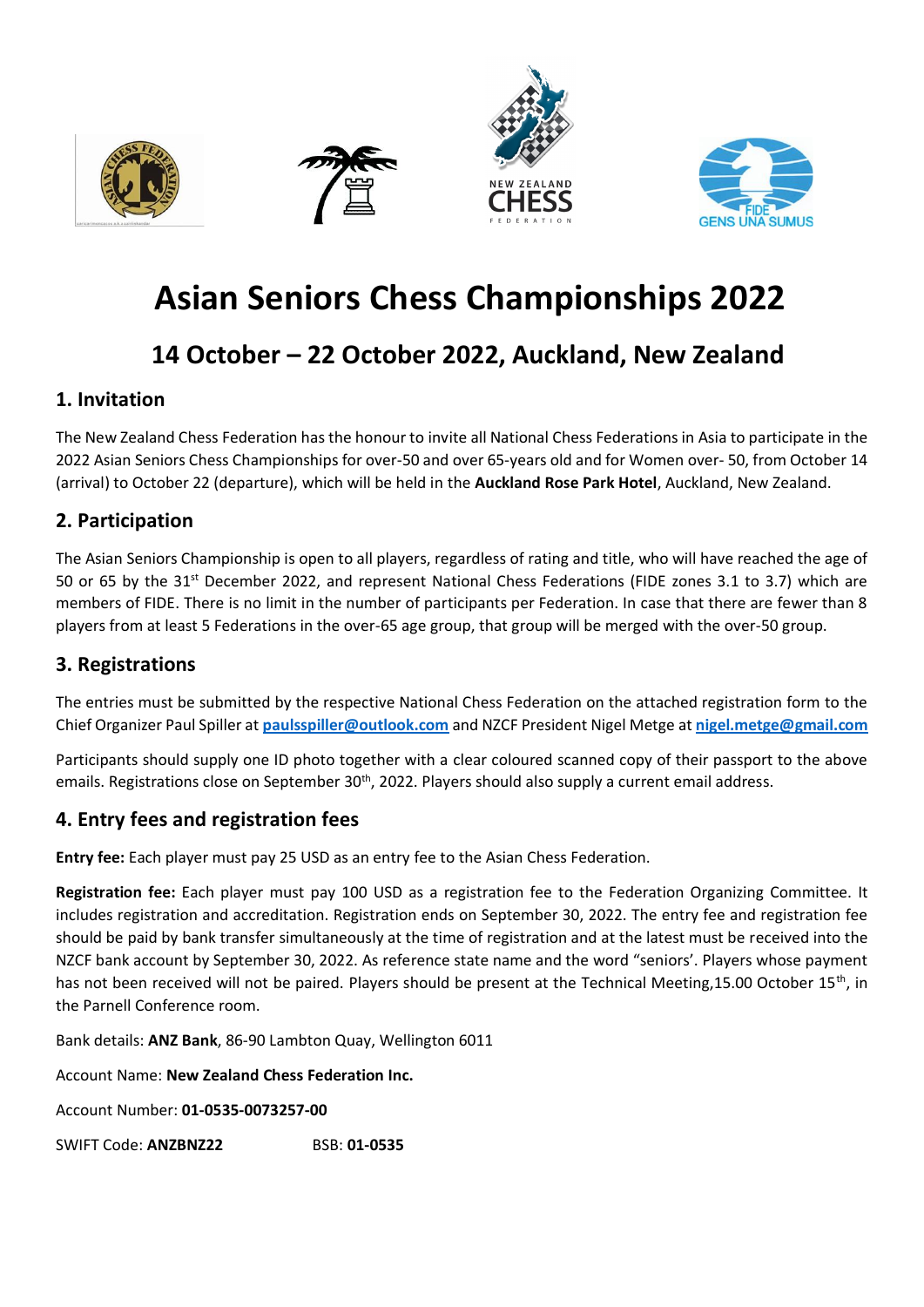### **5. Accommodation**

Accommodation reservations and payments shall be the responsibility of each individual player. Accommodation has been reserved at the venue, the **Auckland Rose Park Hotel, 92 – 102 Gladstone Road, Parnell, Auckland 1151.** A number of standard and superior rooms have been reserved as follows: Standard Queen room @ \$110 NZD per night; Standard Twin room @ \$110 NZD per night; Superior Twin room @ \$130 NZD per night; Superior King room @ \$130 NZD per night. Note that these rooms should be booked well in advance directly with the Hotel, quoting group booking # 72148. You can contact the Rose Park Hotel as follows: Ph +6493773619; Fax +6493033716; Contact the Reservations manager Rachael Bell at email: [rachael.bell@aucklandroseparkhotel.co.nz](mailto:rachael.bell@aucklandroseparkhotel.co.nz)

The hotel website: [www.aucklandroseparkhotel.co.nz](http://www.aucklandroseparkhotel.co.nz/)

Rooms may be released from reservation by the hotel if not booked at least one month in advance.

A full breakfast at a cost of \$20 NZD is available to players in the restaurant. All meals remain the responsibility of individual players. The hotel restaurant menu can be viewed via the website and efforts will be made to suit individual food requirements if required.

#### **6. Tournament System and Rate of Play**

The tournament will be played as a 9 round Swiss System. The FIDE laws of chess shall apply. The time control for Standard chess is 90 minutes each for the whole game, with 30 seconds increment per move from the first move. Default time is 30 minutes after starting time. Time control for Blitz chess is 3 minutes plus 2 seconds increment per move.

### **7. Tie-Break System**

The order of the players that finish with the same number of points shall be determined by the application of the following tie-break procedures in sequence, proceeding from (a) to (b) to (c) to (d) to (e).

- a) Direct Encounter
- b) Buccholz
- c) Buccholz Cut 1
- d) Buccholz Cut 2
- e) Sonnenborn Berger

In case the tie is still not broken, one Armageddon blitz game between the top two shall decide. Note: All players having the same number of points will share their money prizes equally. The Tie-Break system will be used for ranking and medal distribution.

#### **8. Tournament schedule**

A half-day tour of some Auckland sights may be arranged for interested players on Monday morning. Details to be announced during the tournament.

The tournament will be held from October 14 – 22, 2022 as follows:

| 15:00 |
|-------|
| 15:30 |
| 16:00 |
| 10:00 |
| 16:00 |
| 16:00 |
| 10:00 |
| 16:00 |
|       |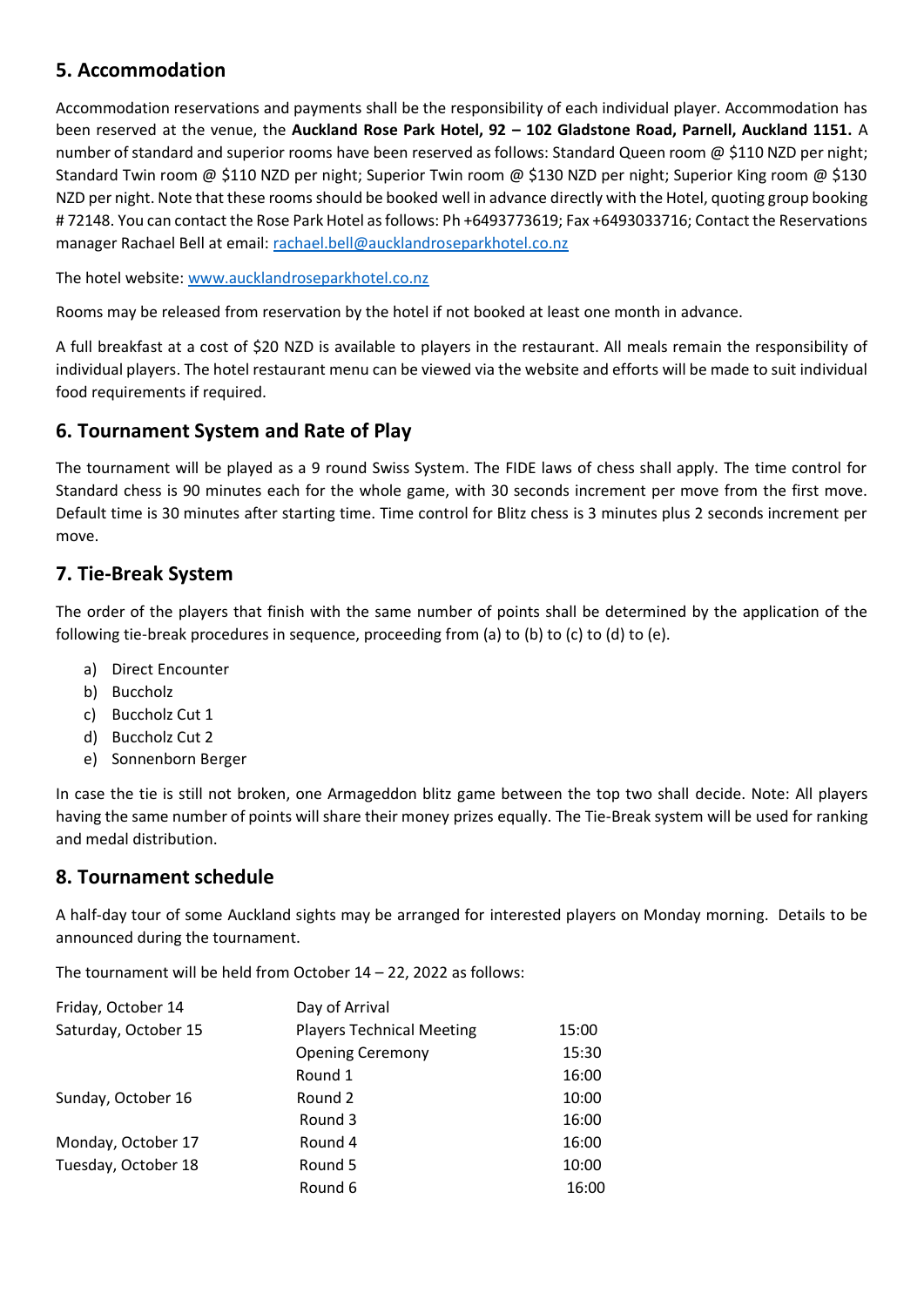| Wednesday, October 19 | Round 7                   | 10:00 |
|-----------------------|---------------------------|-------|
|                       | <b>Blitz Championship</b> | 17:00 |
| Thursday, October 20  | Round 8                   | 10:00 |
| Friday, October 21    | Round 9                   | 10:00 |
|                       | <b>Closing Ceremony</b>   | 16:00 |
| Saturday, October 22  | Day of Departure          |       |

## **9. Chief Arbiter and Appeals Committee**

The Asian Chess Federation President shall appoint the Chief Arbiter and Chairman of Appeals. The Appeals Committee shall consist of three members and two reserves representing five different Federations.

#### **10. Appeals**

A protest against a decision of an Arbiter must be submitted in writing to the Chief Arbiter within 15 minutes after the end of the relevant playing session. In submitting a protest, a protest fee of USD \$200.00 (Two Hundred Dollars) shall be paid to the Appeals Committee, which is refundable if the protest is upheld. The Appeals Committee, however, may decide to refund the fee if it considers that the appeal was not frivolous. The decision of the Appeals Committee shall be final and binding immediately. No appeals are possible in Blitz. The Chief Arbiter's decision is final.

#### **11. Prizes**

Top three winners of the Standard event will receive Gold, Silver and Bronze medals and certificate. Medals may also be awarded for the Blitz event. A total of \$3,000 USD for Standard chess in this Asian Chess Federation event shall be awarded as follows:

| Over 50         | Over <sub>65</sub>    | Women            |
|-----------------|-----------------------|------------------|
| First US \$500  | <b>First US \$350</b> | Over 50 US \$300 |
| Second US \$400 | Second US\$200        | Over 65 US \$100 |
| Third US \$300  | Third US \$150        |                  |
| Fourth US \$200 | Fourth US \$100       |                  |
| Fifth US \$150  | Fifth US \$100        |                  |
|                 |                       |                  |

Sixth US \$150

All players having the same number of points will share their money prizes equally, in local currency. The top three players from the 2022 Asian Seniors Championship will qualify for the 2023 World Seniors Championship with personal rights and their places will not be substituted.

#### **12. Direct Titles**

Gold medalists (first after tiebreak) in Standard chess open category shall receive a GM norm.  $1^{st}$  equal (first three after tiebreak) will receive the IM title. Silver and Bronze medalists shall receive IM norms and FM titles. For a direct title to be awarded immediately an applicant has to have achieved at some time or other a minimum rating as follows: IM 2200, WIM 2000, FM 2100, WFM 1900.

#### **13. Visa**

Those who need visas should apply at the New Zealand consulate nearest to them. Invitation letters will be issued by the NZCF President upon sending the completed application form and upon payment of fees. Participants should send a clear scanned copy of their passport to [paulsspiller@outlook.com](mailto:paulsspiller@outlook.com) and NZCF President a[t nigel.metge@gmail.com](mailto:nigel.metge@gmail.com)

**It is advisable to apply for visas for New Zealand as soon as possible because of processing delays.**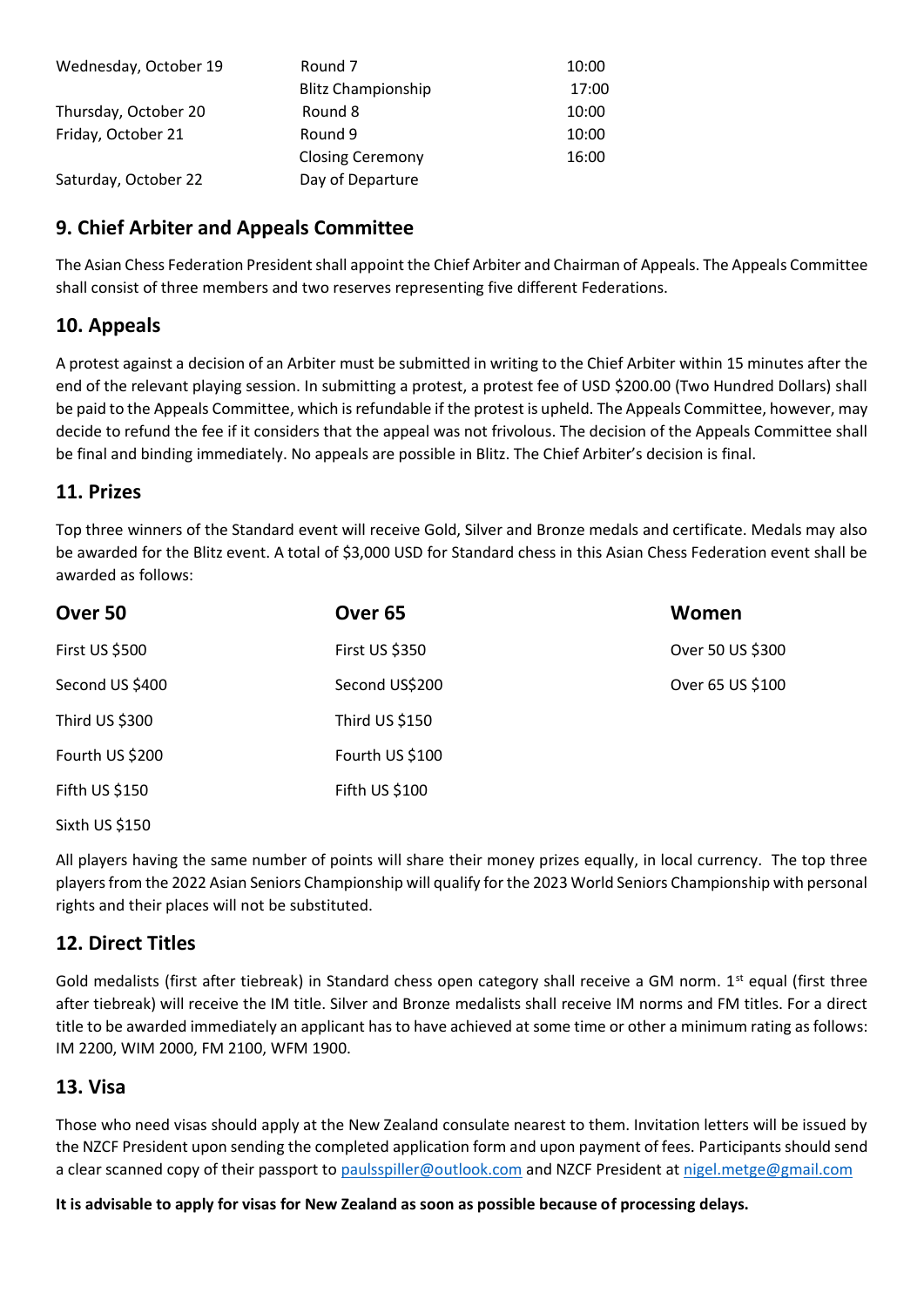**Players should visit the New Zealand Government website: [www.immigration.govt.nz](http://www.immigration.govt.nz/) to check the current Visa requirements and application process (and countries with Visa Waiver), health requirements and other relevant information.** 

**Visa Waiver travels require NZ Electronic Authorisation (NZeTA) go to [www.immigration.govt.nz/new-zealand](http://www.immigration.govt.nz/new-zealand-visas/apply-for-a-visa/about-visa/nzeta)[visas/apply-for-a-visa/about-visa/nzeta](http://www.immigration.govt.nz/new-zealand-visas/apply-for-a-visa/about-visa/nzeta)**

**Please note anyone transiting through another country eg Australia will need to investigate transit visa requirements for that country also.**

#### **14. Airport Transfers**

If required, the Organizing Committee will arrange airport transport to the Rose Park Hotel. Players must notify the Organizers at least one week in advance of their arrival. The travelling time is approximately 30 – 40 minutes depending on traffic.

#### **15. Covid requirements**

Players are advised to check travelling requirements with their airlines, to make necessary travel and medical insurance arrangements and also check the NZ Immigration website for updates on any entry requirements. Travel to New Zealand without any quarantine period from most countries will be possible from July, 2022.

#### **16. Player Health and Safety guidelines**

Players are recommended to wear a facemask and sanitise frequently within the Hotel environment and tournament room and comply with hotel health requirements. Hand sanitiser will be available at entrances.

Players should not enter the tournament room if they are or become unwell and should inform an arbiter as soon as practical.

Players should not enter the tournament room if awaiting results of a covid test, or have covid symptoms. A player must follow the direction of the Chief Arbiter with regard to health guidelines.

Handshakes before and/or after the game are not required.

#### **17. Other Matters**

Any matters not mentioned in the Regulations above will be decided upon, if necessary, after consultation with the Asian Chess Federation President.

#### **18. Contact Information**

Chief Organizer: IO Paul Spiller: email: [paulsspiller@outlook.com](mailto:paulsspiller@outlook.com)

NZCF President: Nigel Metge: email[: nigel.metge@gmail.com](mailto:nigel.metge@gmail.com)

NZCF Treasurer: Richard Christie: email: [richiechristie73@gmail.com](mailto:richiechristie73@gmail.com)

Chief Arbiter: IA Bob Gibbons: email: [gibbons.bob@gmail.com](mailto:gibbons.bob@gmail.com)